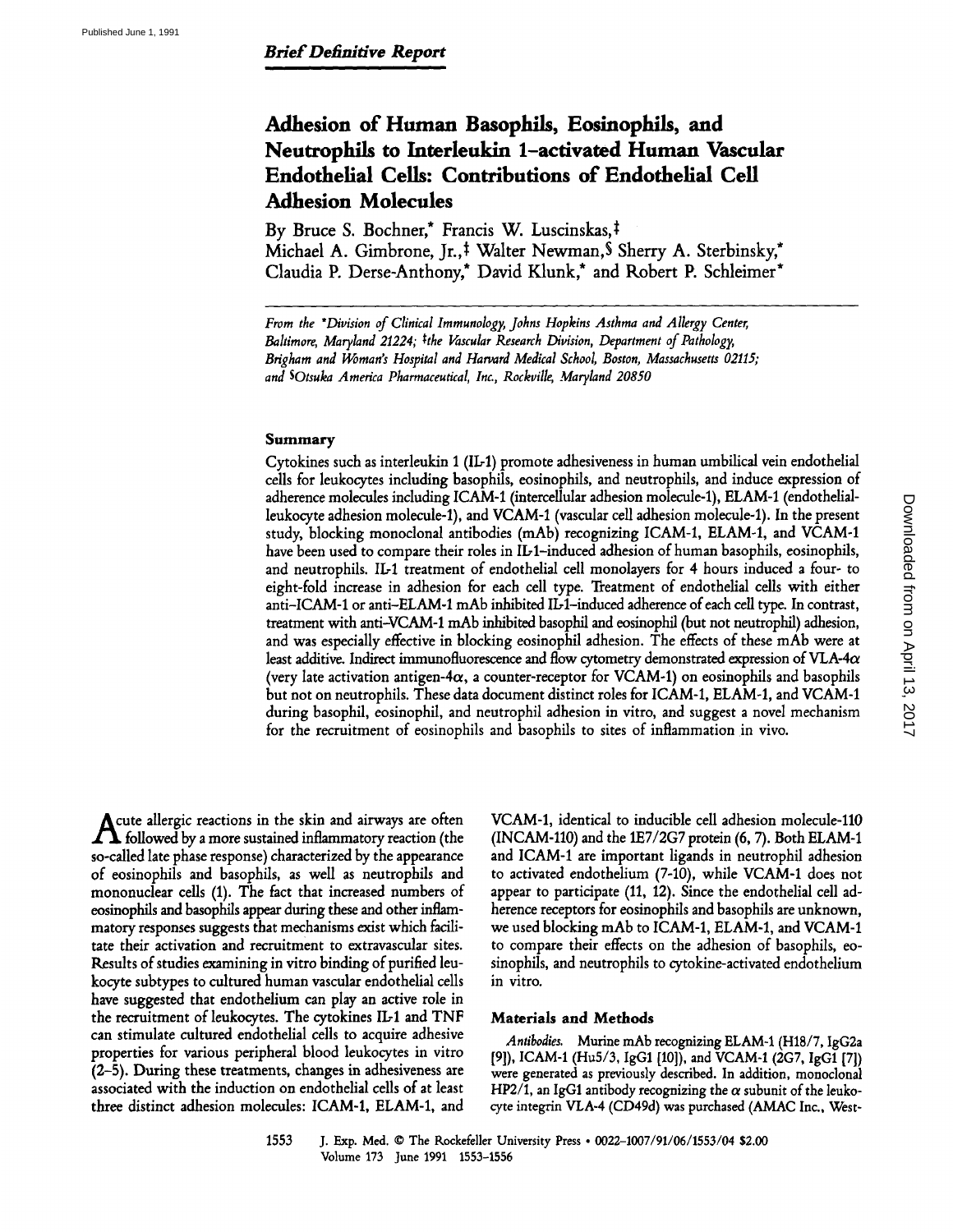brook, ME). Antibody W6/32(IgG2a, anti-HLA class <sup>I</sup> antigen) was used as a control antibody (9). F(ab')2 preparations of the above antibodies (except HP2/1) were generated using pepsin digestion as described (7, 10), and used in all blocking experiments.

Endothelial Cell Cultures. Endothelial cells were isolated following collagenase digestion from human umbilical cord veins, and grown to confluence as previously described (3). No cell lines were used after more than three serial passages.

Isolation of Human Leukocytes. Human neutrophils and basophils were purified from EDTA-anticoagulated venous blood of volunteers using density gradient centrifugation methods (3, 5) . Human eosinophils were purified from normal donors or patients with allergic rhinitis or asthma using a discontinuous Percoll gradient method or an immunomagnetic bead technique (4,13) . Purity and viability for neutrophils and eosinophils always exceeded 94%, while basophil purity ranged between 2-10%.

Leukocyte-Endothelial Cell Monolayer Adhesion Assays. Neutrophil and eosinophil adherence to endothelial cells was measured using the <sup>51</sup>Cr leukocyte collection assay (3, 4). Basophil adherence assays were performed as described (5), using the histamine content of perchloric acid lysates of adherent cells to quantitate basophil binding.

Adhesion assays were performed as follows: endothelial cells were preincubated for 4 hwith or without <sup>5</sup> ng/ml (500 U/ml) of recombinant human IL-1 (generously provided by Dr. Steven Gillis, Immunex Corp., Seattle, WA). Endothelial cells were washed, then incubated with or without saturating concentrations of appropriate F(ab')<sub>2</sub> preparations of mAb in a final volume of 300  $\mu$ l (45 min, 37°C). Leukocytes were then added (100  $\mu$ l, containing 2-4  $\times$ 10<sup>4</sup> basophils, or 2.5  $\times$  10<sup>5</sup> neutrophils or eosinophils), and allowed to adhere to the monolayers for 10 min at 37°C before removal of nonadherent cells by rinsing. No difference was seen if the antibodies were removed or allowed to remain during the adherence assay (data not shown).

Percent of inhibition of IL-1-stimulated adhesion was calculated according to the following formula:  $(1 - ((\%) )$  adherence to IL-1 treated endothelium in the presence of mAb - % adherence to untreated endothelium in the presence of mAb)/(% adherence to IL-1 treated endothelium in the absence of  $mAb - %$  adherence to untreated endothelium in the absence of mAb)])  $\times$  100. In the absence of IL-1, each of the mAb had no significant effect on leukocyte adhesion to endothelial cells (data not shown) . All statistical analyses to determine differences between groups were performed using the Student's paired  $t$  test.

Indirect Immunofuorescence and Flow Cytometry. Basophils, .eosinophils, and neutrophils were evaluated for expression of VCAM-1 and VLA-4 $\alpha$  (CD49d) antigen using indirect immunofluorescence and flow cytometry (14). Basophils were specifically labeled by simultaneous incubation with FITC-conjugated polyclonal goat antihuman IgE (Kirkegaard and Perry Labs, Inc., Gaithersburg, MD) as described (14) . Leukocytes were washed and resuspended in R-PE-conjugated F(ab')2 goat anti-mouse IgG (Tago Inc., Burlingame, CA); at least 10,000 leukocytes were evaluated using a Coulter EPICS Profile flow cytometer (Coulter Electronics Inc., Hialeah, FL). Appropriate gating was used to eliminate debris; for basophil studies, further gating was done to restrict analysis to FITC-positive (IgE-bearing) cells (14) .

### Results and Discussion

Previous studies have established that treatment of human umbilical vein endothelial cells for 4 h with 5 ng/ml (500  $U/ml$ ) of IL-1 is optimal for inducing adhesiveness for neu-



Figure 1. Activation of human endothelial cells by IL-1  $(4 h, 5 ng/ml)$ increases adhesion of human basophils ( $\Delta$ ; n = 17), eosinophils ( $\square$ ;  $n = 6$ ), and neutrophils (O;  $n = 8$ ). All values (mean  $\pm$  SEM) for ILI-induced adhesion were significantly greater than for unstimulated adherence  $(p < 0.05)$ .

trophils, eosinophils, and basophils (3-5). As shown in Fig. 1, treatment of endothelial cells with IL-1 induced a statistically significant (four- to eight-fold) increase in the adherence of human neutrophils, eosinophils, and basophils.

Using specific mAb, the role of ICAM-1, ELAM-1, and VCAM-1 during granulocyte adhesion to cytokine-activated endothelium was determined. As shown in the upper panel of Fig. 2,  $F(ab')_2$  preparations of mAb to ICAM-1 (Hu5/3) and ELAM-1 (H18/7) significantly inhibited adhesion to IL-1-activated endothelium for all three cell types. In contrast, anti-VCAM-1 (2G7) significantly inhibited adhesion of eosinophils and basophils, but not neutrophils, to cytokine-activated endothelium. Interestingly, 2G7 was more effective than any of the other mAb at inhibiting eosinophil adherence, and was less effective at inhibiting basophil adhesion . Inhibition by 2G7 was not due to its ability to directly bind to the eosinophil or basophil, since (a) removal of the antibody before performing the adherence assay did not affect the results and (b) indirect immunofluorescence and flow cytometric anal-



Figure 2. Effect of F(ab')<sub>2</sub> preparations of anti-ICAM-1 (Hu5/3, 10 µg/ml), anti-ELAM-1 (H18/7, 50  $\mu$ g/ml), anti-VCAM-1 (2G7, 10  $\mu$ g/ml) or control mAb (W6/ 32, anti-HLA class I, 50  $\mu$ g/ml) on adherence of basophils  $(\Box)$ ;  $n = 3-17$ ), eosinophils ( $\mathbb{S}$ ; n = 3-6), and neutrophils ( $\blacksquare$ ; n =  $(4-8)$  to IL-1-treated  $(4 h, 5 ng/ml)$ umbilical vein endothelial cells. After cytokine treatment, endothelial cells were incubated with the indicated antibodies, and inhibition of adherence for each cell type (mean ± SEM) was determined. For individual antibodies (upper panel), values for statistical significance were determined by comparison to the W6/32 control. In the lower panel, values for statistical significance were deter

mined by comparing percent inhibition for the combination of two vs.<br>three blocking antibodies.  $\tau_p < 0.05$ ;  $\tau_p < 0.01$ . three blocking antibodies.  $p < 0.05$ ; \*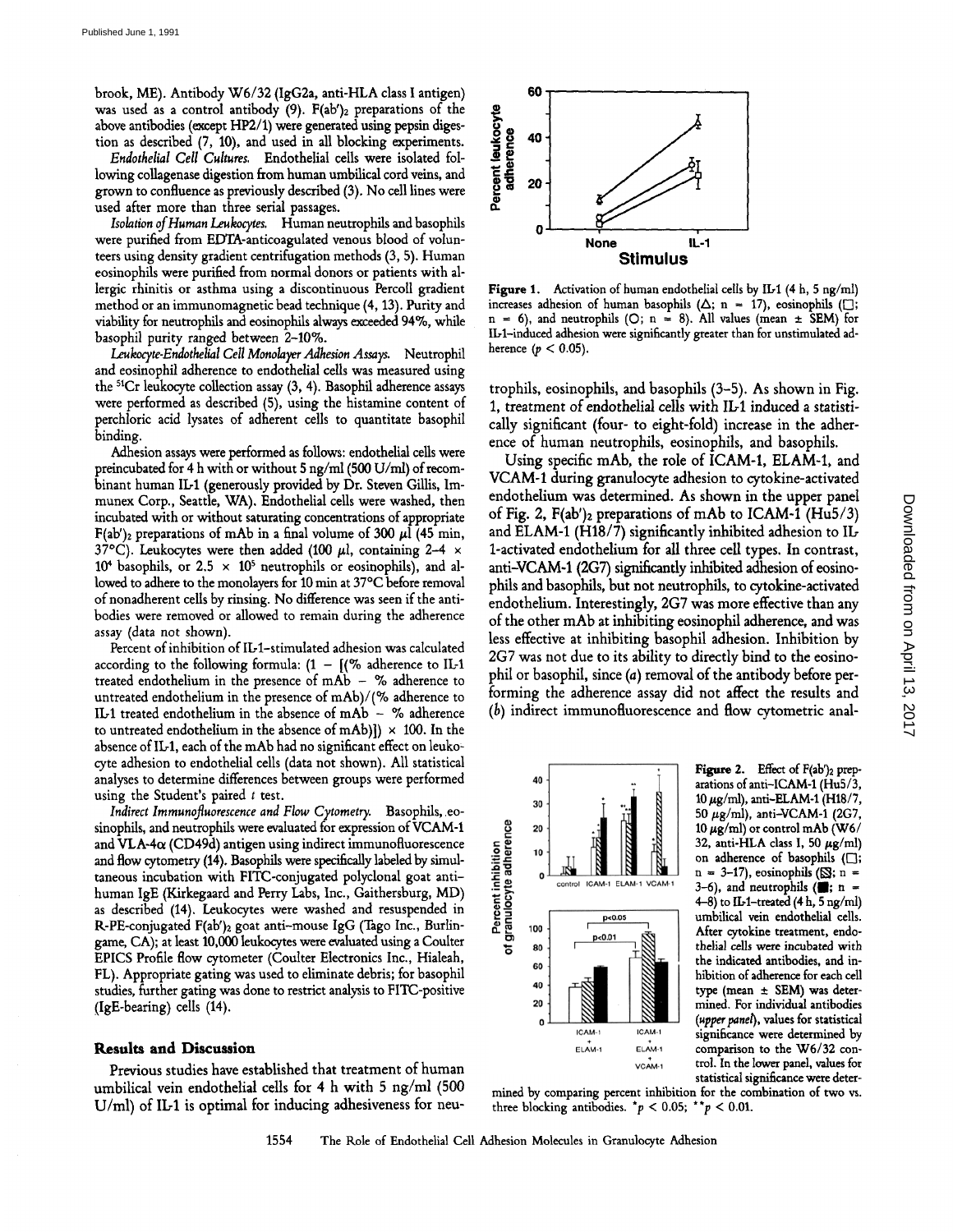

Fluorescence intensity

ysis consistently failed to detect VCAM-1 expression on any of the granulocyte subtypes (data not shown). The effects of combining both anti-ELAM-1 and anti-ICAM-1 antibodies were approximately additive for each of these leukocyte types. However, the addition of anti-VCAM-1 to this antibody combination had a more than additive effect in inhibiting adhesion of eosinophils and basophils (Fig. 2, lower panel).

Since VLA-4 (CD49d/CD29) has recently been shown to be <sup>a</sup> counter-receptor for VCAM-1 (11), we also measured VLA-4  $\alpha$  expression on granulocytes. Indirect immunofluorescence and flow cytometric analyses (Fig. 3) revealed that basophils and eosinophils expressed VLA-4  $\alpha$  (CD49d); lack of expression by neutrophils confirmed previous reports (11).

These studies demonstrate that IL-1-induced enhancement of endothelial cell adhesiveness for eosinophils and basophils, like neutrophils, occurs in part through ICAM-1 and ELAM-1 mediated mechanisms. Although previous studies have shown that cytokine treatment of vascular endothelial cells facilitates transendothelial migration for neutrophils, an effect also mediated via ICAM-1 and ELAM-1 (10), it remains to be determined whether engagement of these endothelial cell adhesion molecules (and perhaps VCAM-1) promotes transendothelial migration for eosinophils or basophils. These observations also suggest that the coordinate expression of ICAM-1 and ELAM-1 on endothelial cells in vivo may result in recruitment of all types of granulocytes, with the pattern of tissue infiltration influenced by the relative number of each leukocyte available in the circulation.

In addition, these experiments clearly demonstrate an important role of VCAM-1 surface proteins for eosinophil and basophil (but not neutrophil) adhesion to IL-1-activated endothelium. Indeed, the potent ability of 2G7 to block eosinophil adhesion suggests that VCAM-1 is <sup>a</sup> major ligand for eosinophil adhesion to activated endothelium. These findings contrast with a report in which <sup>a</sup> different mAb recognizing VCAM-1 (1.4C3) failed to inhibit eosinophil adhesion to cytokine-activated endothelium (15). Since mAb 1.4C3 is ineffective at blocking T lymphocyte adhesion to VCAM-1 (15), it is likely that this antibody did not inhibit eosinophil adherence to endothelial cells because it binds to an epitope on VCAM-1 not involved in adhesion that is distinct from the epitope recognized by mAb 2G7. Since pretreatment with <sup>a</sup> combination of antibodies recognizing ICAM-1, ELAM-1, and VCAM-1 caused >90% inhibition of eosinophil adhe-



sion to cytokine activated endothelium (Fig. 2), these three molecules appear to be the major receptors involved in eosinophil adhesion under these conditions. In contrast, pretreatment with the same combination of antibodies resulted in only 60-70% inhibition of basophil and neutrophil adhesion, suggesting the possible existence of other epitopes and/or endothelial cell ligands for these cell types. Since the eosinophil and basophil, unlike the neutrophil, express VLA4 (Fig. 3), these data also suggest that eosinophils and basophils, like lymphocytes and monocytes (11), are capable of binding VCAM-1 via this receptor. Thus, interaction of eosinophils and basophils with VCAM-1 expressed locally on endothelial cells may represent <sup>a</sup> novel mechanism by which the endothelium may directly promote the recruitment of these and other leukocytes without influencing neutrophil emigration. This is of particular interest in light of recent studies suggesting that stimuli such as IL-4 induce expression of VCAM-1 in the absence of induction of ELAM-1 and ICAM-1 (reference 16 and our unpublished observations).

With regard to allergic inflammation, it is interesting to note that at sites of late phase cutaneous reactions induced by allergen in atopic subjects, neutrophils represent the predominant cell type recruited during the initial hours (17). This is in marked contrast to the prominent influx of eosinophils, basophils, and mononuclear cells which occurs 6-12 h after antigen challenge (17) . Based on these data, we hypothesize that the sequential local expression of endothelial cell adhesion molecules during these inflammatory events might play an important role in determining the composition of the cellular infiltrate. That endothelial cell activation occurs during allergic reactions is suggested by the observation that IL-1 is released at sites of cutaneous antigen challenge in atopic but not in nonatopic subjects or at control sites (17) . In addition, studies using intracutaneous allergen challenge have shown that expression of ELAM-1, ICAM-1, and VCAM-1 on endothelial cells occurs within <sup>2</sup> to 8 h (15, 18), and infusion of anti-ICAM-1 antibodies in asthmatic monkeys reduces airways eosinophilia and airways hyperreactivity (19). Taken together, these results strongly suggest that the local expression of ELAM-1, ICAM-1, and VCAM-1 may contribute to the recruitment of basophils, eosinophils, and neutrophils during experimental allergic reactions and in chronic allergic diseases.